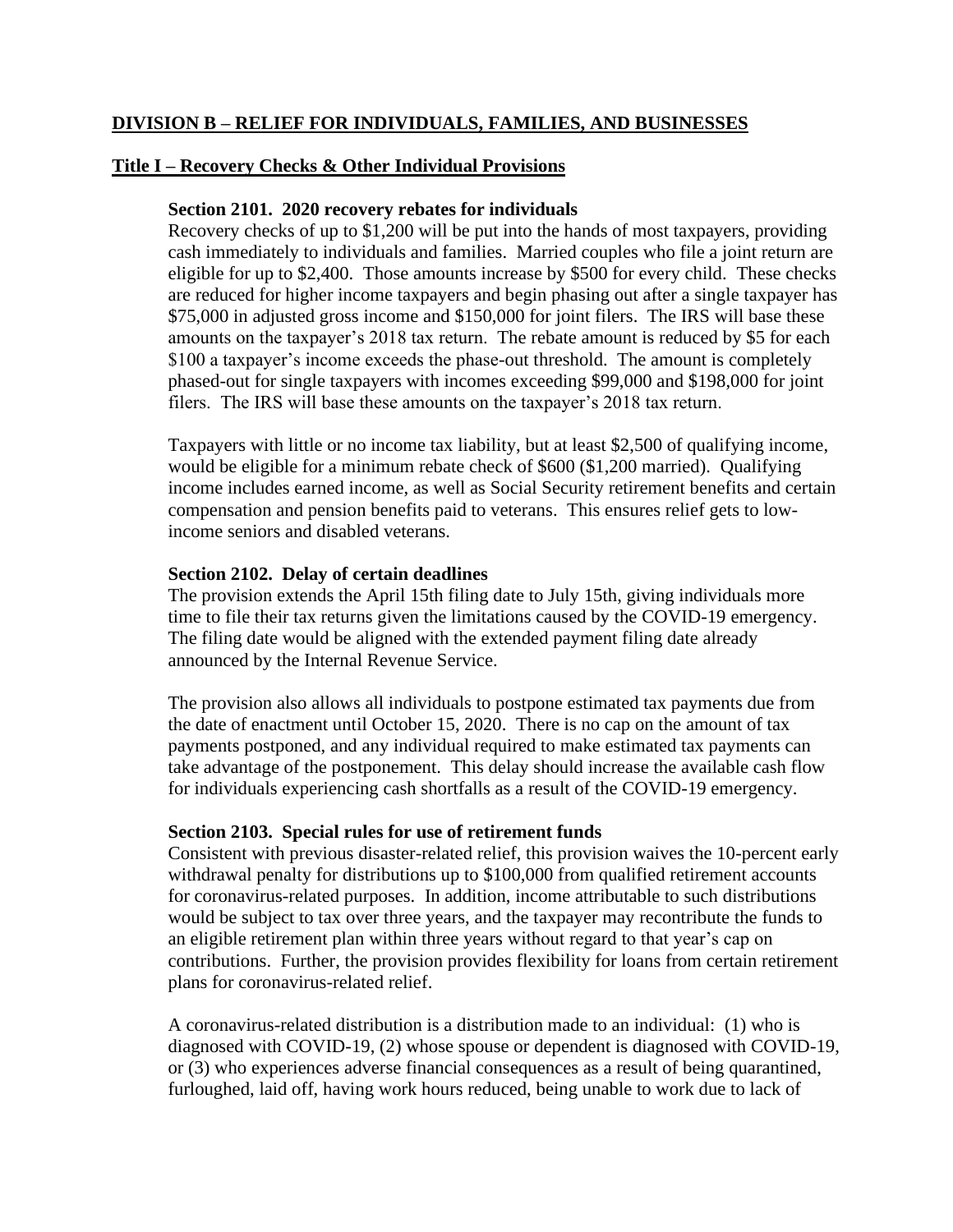child care due to COVID-19, closing or reducing hours of a business owned or operated by the individual due to COVID-19, or other factors as determined by the Treasury Secretary.

### **Section 2104. Allowance of partial above the line deduction for charitable contributions.**

The provision encourages Americans to contribute to churches and charitable organizations in 2020 by permitting them to deduct up to \$300 of cash contributions, whether they itemize their deductions or not.

**Section 2105. Modification of limitations on charitable contributions during 2020** The provision increases the limitations on deductions for charitable contributions by individuals who itemize, as well as corporations. For individuals, the 50-percent of adjusted gross income limitation is suspended for 2020. For corporations, the 10-percent limitation is increased to 25 percent of taxable income. This provision also increases the limitation on deductions for contributions of food inventory from 15 percent to 25 percent.

### **Title II – Business Provisions**

#### **Section 2201. Delay of estimated tax payments for corporations**

The provision allows corporations to postpone estimated tax payments due after the date of enactment until October 15, 2020. There is no cap on the amount of tax payments postponed. This delay will provide critical cash flow to help businesses maintain operations and continue paying employees during the COVID-19 emergency.

#### **Section 2202. Delay of payment of employer payroll taxes**

The provision allows employers and self-employed individuals to defer payment of the employer share of the Social Security tax they otherwise are responsible for paying to the federal government with respect to their employees. All employers are responsible for paying a 6.2-percent Social Security tax on employee wages. The provision requires that the deferred employment tax be paid over the following two years, with half of the amount required to be paid by December 31, 2021 and the other half by December 31, 2022. The Social Security Trust Funds will be held harmless under this provision.

#### **Section 2203. Modifications for net operating losses**

The provision relaxes the limitations on a company's use of losses from prior years. NOLs are currently subject to a taxable income limitation, and they cannot be carried back to reduce income in a prior tax year. This provision provides that a loss from 2018, 2019, or 2020 can be carried back five years. The provision also temporarily removes the taxable income limitation to allow an NOL to fully offset income. These changes will allow companies to utilize losses and amend prior years' returns, which will provide critical cash flow and liquidity during the COVID-19 emergency.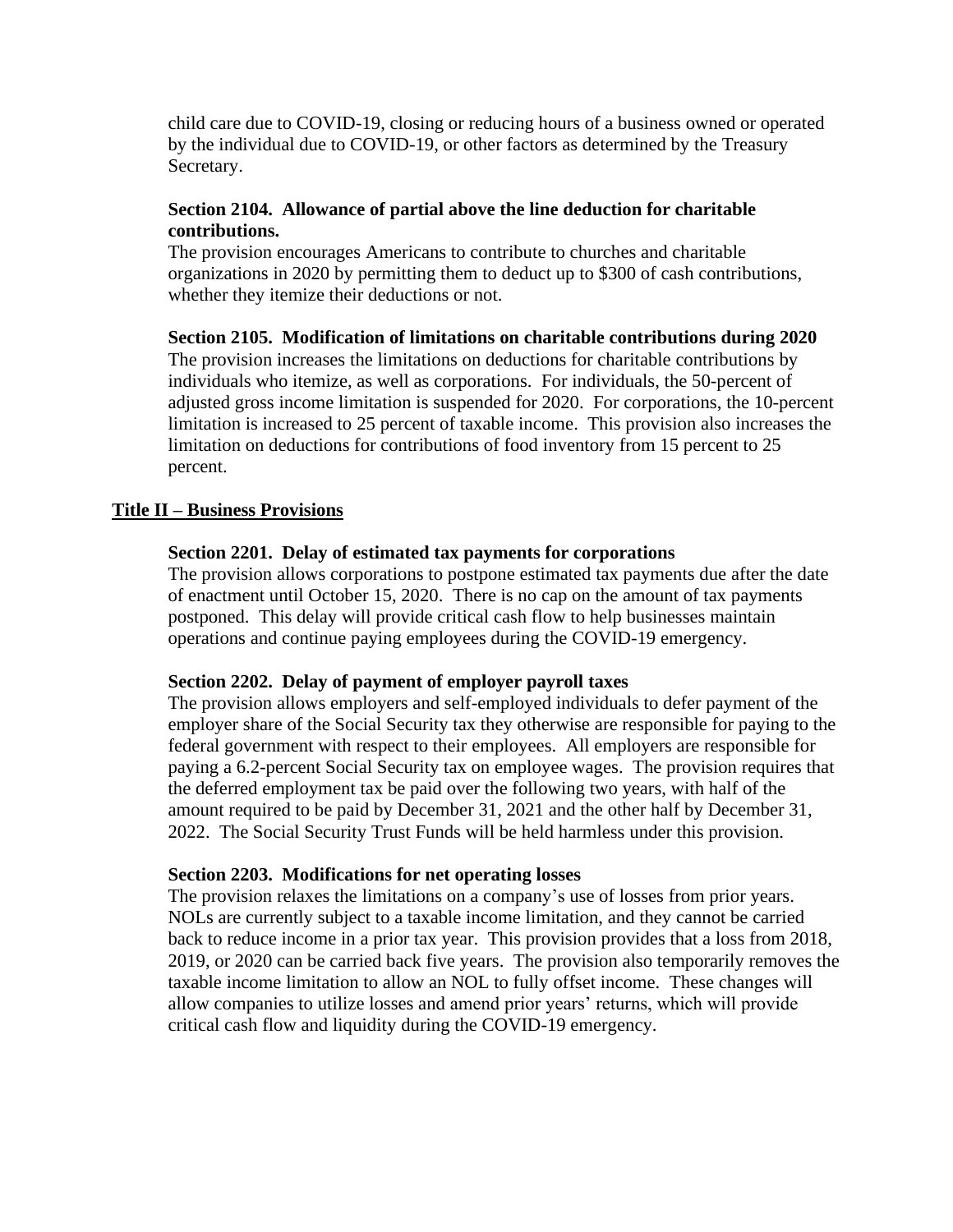## **Section 2204. Modification of limitation on losses for taxpayers other than corporations**

The provision modifies the loss limitation applicable to pass-through businesses and sole proprietors, so they can benefit from the NOL carryback rules described above and access critical cash flow to maintain operations and payroll for their employees.

# **Section 2205. Modification of credit for prior year minimum tax liability of corporations**

The corporate AMT was repealed as part of the Tax Cuts and Jobs Act, but corporate AMT credits were made available as refundable credits over several years, ending in 2021. The provision accelerates the ability for companies to recover those AMT credits, permitting companies to claim a refund now and obtain additional cash flow during the COVID-19 emergency.

### **Section 2206. Modification of limitation on business interest**

The provision temporarily increases the amount of interest expense businesses are allowed to deduct on their tax returns, by increasing the 30-percent limitation to 50 percent of the taxable income for 2019 and 2020. As businesses look to weather the storm of the current crisis, this provision will allow them to increase liquidity with a reduced cost of capital, so that they are able to continue operations and keep employees on payroll.

### **Section 2207. Technical amendment regarding qualified improvement property**

The provision enables businesses, especially in the hospitality industry, to immediately write off costs associated with improving facilities instead of having to depreciate those improvements over the 39-year life of the building. The provision, which corrects an error in the Tax Cuts and Jobs Act, not only increases companies' access to cash flow by allowing them to amend a prior year return, but also incentivizes them to continue to invest in improvements as the country recovers from the COVID-19 emergency.

### **Section 2208. Installments not to prevent credit or refund of overpayments or increase estimated taxes**

Section 965, the one-time repatriation toll charge, imposed a tax on the untaxed foreign earnings of U.S. companies in 2017. Companies had the option to pay the tax up front, or in installments over eight years. Some companies overpaid their 2017 taxes as a result of Section 965, but were unable to claim a refund of those taxes due to an interaction with the rules for electing installment payments. This provision, which corrects an error in the Tax Cuts and Jobs Act, allows companies to recover the overpayment of taxes paid on the toll charge to help with liquidity during the current crisis.

### **Section 2209. Restoration of limitation on downward attribution of stock ownership in applying constructive ownership rules**

This technical correction addresses the tax treatment of certain foreign subsidiaries resulting from changes made by the Tax Cuts and Jobs Act, which changed the ownership requirements for foreign entities that are subject to U.S. tax. The goal in changing these ownership rules was to target certain abusive transactions. However, the